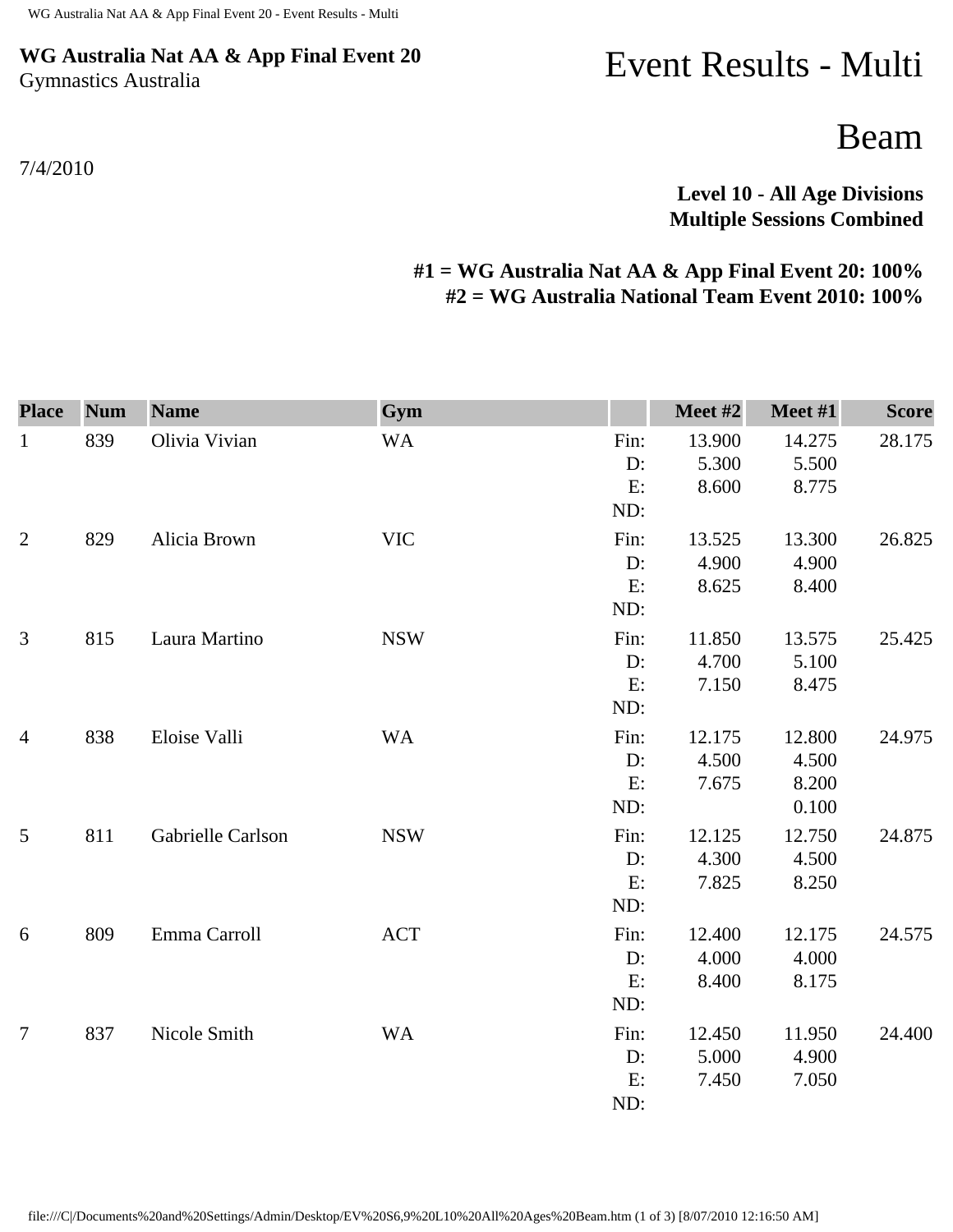WG Australia Nat AA & App Final Event 20 - Event Results - Multi

| <b>8T</b>     | 814 | Sarah Iwanoczko       | <b>NSW</b> | Fin:<br>D:<br>E:<br>ND:    | 11.725<br>4.100<br>7.625 | 12.400<br>4.800<br>7.600          | 24.125 |
|---------------|-----|-----------------------|------------|----------------------------|--------------------------|-----------------------------------|--------|
| $8\mathrm{T}$ | 831 | Rachel Figgis         | <b>VIC</b> | Fin:<br>$D$ :<br>E:<br>ND: | 12.175<br>4.700<br>7.475 | 11.950<br>5.400<br>6.550          | 24.125 |
| 10            | 810 | Casey Bacon           | <b>NSW</b> | Fin:<br>D:<br>E:<br>ND:    | 11.150<br>3.900<br>7.250 | 12.325<br>4.600<br>7.725          | 23.475 |
| 11            | 818 | Natalie Bennison      | <b>QLD</b> | Fin:<br>D:<br>E:<br>ND:    | 10.450<br>4.000<br>6.450 | 12.775<br>4.300<br>8.375<br>0.100 | 23.225 |
| 12            | 817 | Sarah Wise            | <b>NSW</b> | Fin:<br>$D$ :<br>E:<br>ND: | 11.475<br>3.800<br>7.675 | 11.525<br>3.600<br>7.925          | 23.000 |
| 13            | 824 | Emma Darcy            | SA         | Fin:<br>D:<br>E:<br>ND:    | 10.925<br>3.300<br>7.625 | 12.025<br>3.800<br>8.225          | 22.950 |
| 14            | 822 | Madelaine Emblen      | <b>QLD</b> | Fin:<br>D:<br>E:<br>ND:    | 11.125<br>3.800<br>7.325 | 11.625<br>3.700<br>7.925          | 22.750 |
| 15            | 834 | <b>Meagan Silvers</b> | <b>VIC</b> | Fin:<br>D:<br>E:<br>ND:    | 10.275<br>4.100<br>6.175 | 12.175<br>3.900<br>8.275          | 22.450 |
| 16            | 820 | Claire Black          | <b>QLD</b> | Fin:<br>$D$ :<br>E:<br>ND: | 9.875<br>4.000<br>5.875  | 12.375<br>4.300<br>8.075          | 22.250 |
| 17            | 823 | Jade Rowe             | <b>QLD</b> | Fin:<br>$D$ :<br>E:<br>ND: | 11.175<br>3.300<br>7.875 | 10.925<br>3.300<br>7.625          | 22.100 |
| 18            | 830 | Tayla Dinuccio        | <b>VIC</b> | Fin:<br>D:<br>E:<br>ND:    | 11.325<br>3.800<br>7.525 | 10.675<br>3.800<br>6.875          | 22.000 |